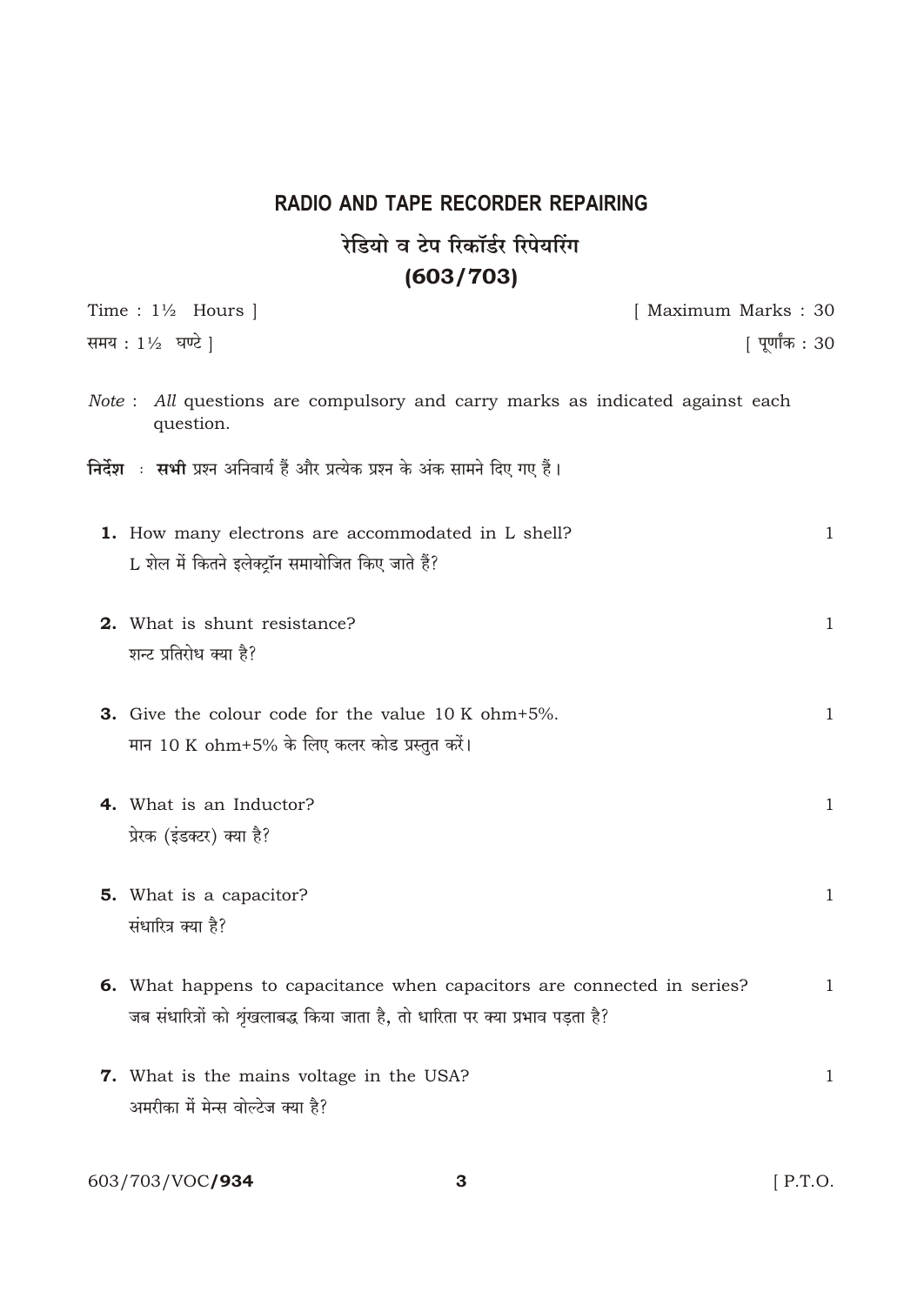| 8. | What are 'Valence' Electrons?<br>'संयोजक' इलेक्ट्रॉन क्या हैं?                                                                                                     | $\mathbf{1}$  |
|----|--------------------------------------------------------------------------------------------------------------------------------------------------------------------|---------------|
|    | 9. Name the types of radio receiver.<br>रेडियो रिसीवर के प्रकारों के नाम लिखें।                                                                                    | $\mathbf{1}$  |
|    | 10. What does LASER stand for?<br>LASER से क्या आशय है?                                                                                                            | $\mathbf{1}$  |
|    | Fill in the blanks and write your answers in the answer-book :<br>रिक्त स्थान भरें और उत्तर-पुस्तिका में अपने उत्तर लिखें :                                        |               |
|    | <b>11.</b> According to Ohm's Law, $R =$ —.<br>ओहम के नियम के अनुसार, $R =$ ——.                                                                                    | $\frac{1}{2}$ |
|    | <b>12.</b> Power $(P)$ $I^2$ —.<br>शक्ति $(P)$ $I^2$ —.                                                                                                            | $\frac{1}{2}$ |
|    | <b>13.</b> R multiplier is connected in — to increase the value of voltmeter.<br>—— में <i>R</i> गुणक को वोल्टमीटर के मान को बढ़ाने के लिए जोड़ा जाता है।          | $\frac{1}{2}$ |
|    | <b>14.</b> — is the unit of resistance.<br>—— प्रतिरोध की इकाई है।                                                                                                 | $\frac{1}{2}$ |
|    | <b>15.</b> Filter chokes are used in — to get smooth DC.<br>—— में फिल्टर चोक का प्रयोग निर्बाध DC की उपलब्धि के लिए किया जाता है।                                 | $\frac{1}{2}$ |
|    | <b>16.</b> The insulator between the plates of a capacitor is called the —<br>एक संधारित्र की प्लेटों के बीच लगाए गए पृथक्कारी (इंसुलेटर) को —— कहा जाता है।       | $\frac{1}{2}$ |
|    | <b>17.</b> In a — transformer, the output voltage is always less than input voltage.<br>एक —— ट्रांस्फॉर्मर में आउटपुट वोल्टता सर्वदा इनपुट वोल्टता से कम होती है। | $\frac{1}{2}$ |
|    | 18. A crystal microphone works on the effect known as -<br>एक क्रिस्टल माइक्रोफोन —— के रूप में प्रचलित प्रभाव पर कार्य करता है।                                   | $\frac{1}{2}$ |

603/703/VOC**/934** 

 $\overline{\mathbf{4}}$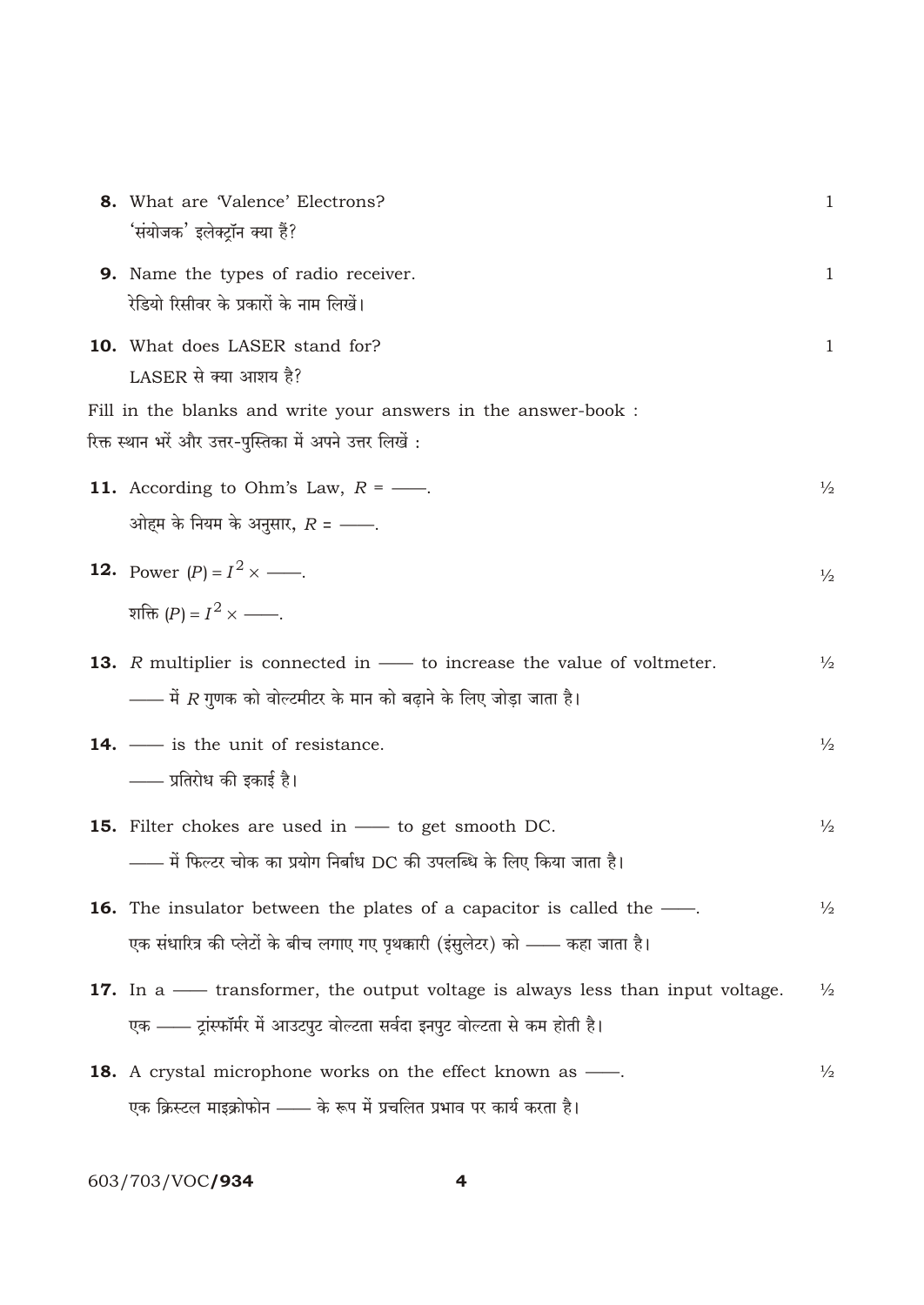| <b>19.</b> In a vacuum tube, current flows in — direction only.                              | $\frac{1}{2}$ |
|----------------------------------------------------------------------------------------------|---------------|
| एक निर्वात नली में धारा का प्रवाह केवल —— दिशा में होता है।                                  |               |
| <b>20.</b> In an n-type semiconductor, flow of current is controlled by the —                | $\frac{1}{2}$ |
| एक n-प्ररूपी अर्धचालक में धारा के प्रवाह को —— द्वारा नियंत्रित किया जाता है।                |               |
| <b>21.</b> The output of full-wave bridge rectifier is — than the full-wave rectifier.       | $\frac{1}{2}$ |
| पूर्ण-तरंग सेतु दिष्टकारी (रेक्टिफायर) का उत्पाद पूर्ण-तरंग दिष्टकारी की अपेक्षा —— होता है। |               |
| <b>22.</b> The wave which travels along with — is called the ground wave.                    | $\frac{1}{2}$ |
| —— के साथ चलने वाली तरंग को स्थल-तरंग कहते हैं।                                              |               |
| <b>23.</b> The electromagnetic wave travels at the speed of —                                | $\frac{1}{2}$ |
| विद्युत्-चुम्बकीय तरंग —— की गति से चलती है।                                                 |               |
| <b>24.</b> The mixer and local oscillator stage in a radio receiver is called — stage.       | $\frac{1}{2}$ |
| रेडियो रिसीवर में मिक्सर और स्थानीय दोलित्र चरण को —— चरण कहा जाता है।                       |               |
| <b>25.</b> — transistor is used in pre-amplifier in audio stage of radio receiver.           | $\frac{1}{2}$ |
| —— ट्रांजिस्टर का प्रयोग प्री-एम्प्लीफायर में रेडियो रिसीवर के ऑडियो चरण में किया जाता है।   |               |
| <b>26.</b> The output of amplifier is given to — during the recording mode.                  | $\frac{1}{2}$ |
| एम्प्लीफायर का उत्पाद —— को रिकॉर्डिंग मोड के दौरान दिया जाता है।                            |               |
| <b>27.</b> Recording of data on a CD is done in — and flats.                                 | $\frac{1}{2}$ |
| CD पर डेटा की रिकॉर्डिंग —— एवं फ्लैट में की जाती है।                                        |               |
| <b>28.</b> On a CD, signal from — channel is always recorded first.                          | $\frac{1}{2}$ |
| CD पर —— चैनल से प्राप्त संकेत को हमेशा पहले रिकॉर्ड किया जाता है।                           |               |
| <b>29.</b> All functions of a CD player are controlled by a $\frac{1}{1}$ .                  | $\frac{1}{2}$ |
| CD प्लेयर के सभी कार्यों को एक —— द्वारा नियंत्रित किया जाता है।                             |               |
| <b>30.</b> Cells and batteries are — voltage sources.                                        | $\frac{1}{2}$ |
| सेल एवं बैटरी —— वोल्टता के स्रोत हैं।                                                       |               |

 $\overline{\mathbf{5}}$ 

603/703/VOC**/934** 

 $[$  P.T.O.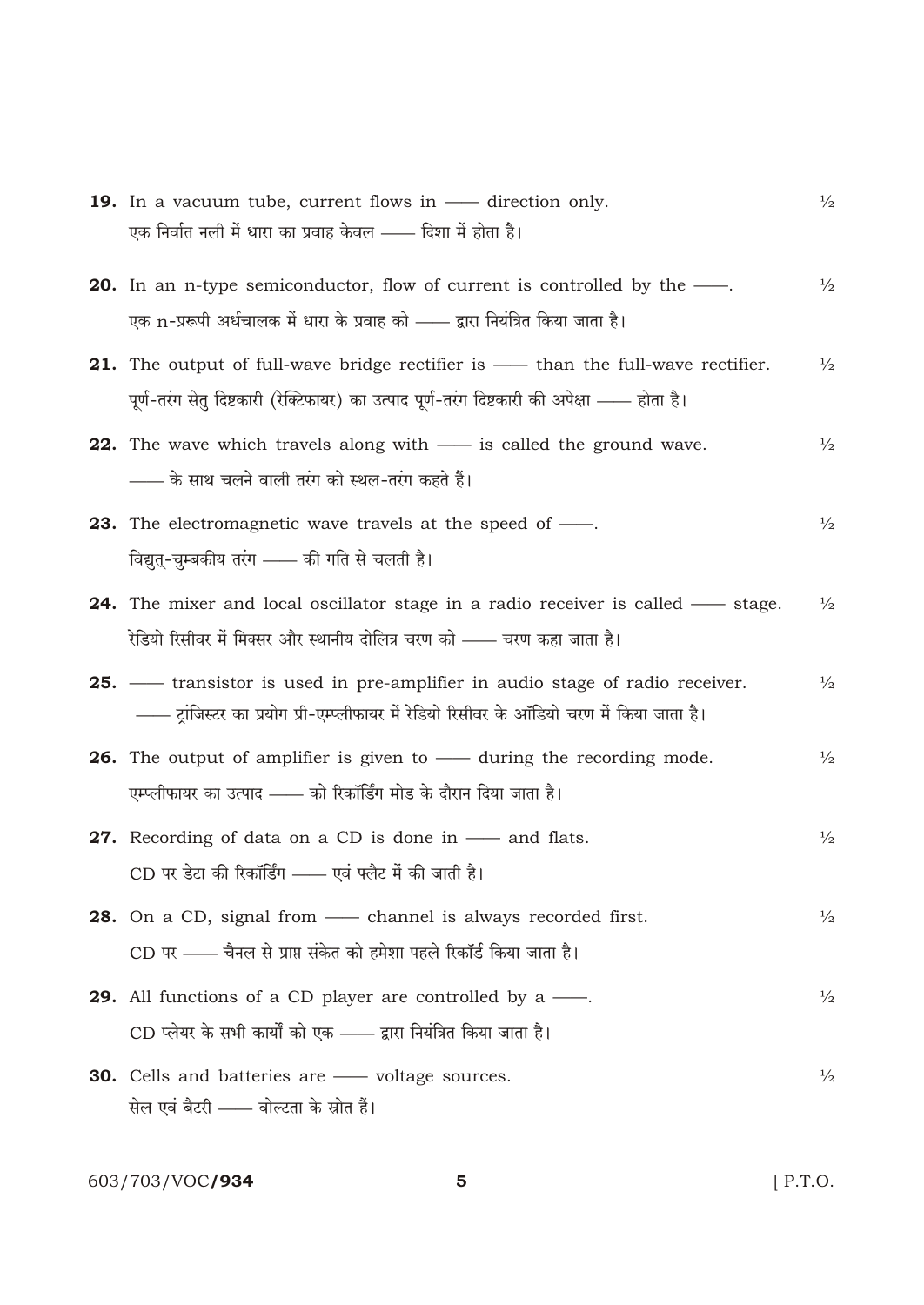State in your answer-book, whether the following statements are True or False : निम्नलिखित कथनों के लिए अपनी उत्तर-पुस्तिका में सही या गलत लिखें :

| 31. Primary cells are rechargeable.                                                                                                                                                                                                                                                                                   | $\frac{1}{2}$ |
|-----------------------------------------------------------------------------------------------------------------------------------------------------------------------------------------------------------------------------------------------------------------------------------------------------------------------|---------------|
| प्राथमिक सेलों का पुनर्भरण किया जा सकता है।                                                                                                                                                                                                                                                                           |               |
| 32. Kirchhoff's law for current states that the total current reaching a point equals<br>the sum of all the currents leaving that point.<br>किर्चोफ के विद्युत्-धारा संबंधी नियम में कहा गया है कि किसी भी बिन्दु तक पहुँचने वाली विद्युत्-धारा उस बिन्दु से<br>प्रस्थान करने वाली सभी धाराओं के योग के समान होती है। | $\frac{1}{2}$ |
| 33. Current is measured by connecting a meter in series of a circuit.<br>विद्युत्-धारा को सर्किट की एक शृंखला में मीटर लगाकर मापा जाता है।                                                                                                                                                                            | $\frac{1}{2}$ |
| 34. Resistance of a material is directly proportional to its length.<br>किसी वस्तु की प्रतिरोध क्षमता उसकी लम्बाई के सापेक्ष होती है।                                                                                                                                                                                 | $\frac{1}{2}$ |
| 35. The polarity of induced e.m.f. in coil is opposite to applied current.<br>कुंडली में प्रेरित e.m.f. का ध्रुवण प्रयुक्त विद्युत् धारा के विपरीत होता है।                                                                                                                                                           | $\frac{1}{2}$ |
| <b>36.</b> For parallel capacitors $C_T$ $C_1$ $C_2$ $C_3$<br>समान्तर संधारित्रों के लिए, $C_T$ $C_1$ $C_2$ $C_3$                                                                                                                                                                                                     | $\frac{1}{2}$ |
| 37. A transformer with turns ratio of 10:20 is called step-up transformer.<br>10:20 के फेरा अनुपात वाले ट्रांस्फॉर्मर को स्टेप-अप ट्रांस्फॉर्मर कहा जाता है।                                                                                                                                                          | $\frac{1}{2}$ |
| 38. Inductive reactance is measured in ohms.<br>प्रेरणिक प्रतिघात को ओहम में मापा जाता है।                                                                                                                                                                                                                            | $\frac{1}{2}$ |
| <b>39.</b> For a series resonant circuit, impedances $X_L$ and $X_C$ are equal at resonant<br>frequency.<br>एक शृंखलाबद्ध अनुनादी परिपथ के लिए, प्रतिबाधाएँ $X_L$ एवं $X_C$ अनुनादी आवृत्ति पर समान होती हैं।                                                                                                         | $\frac{1}{2}$ |
| <b>40.</b> In a vacuum tube, electron current flows from cathode to anode only.                                                                                                                                                                                                                                       | $\frac{1}{2}$ |

603/703/VOC/934

6

एक निर्वात नली में इलेक्ट्रॉन धारा कैथोड से केवल ऐनोड की ओर ही प्रवाहित होती है।